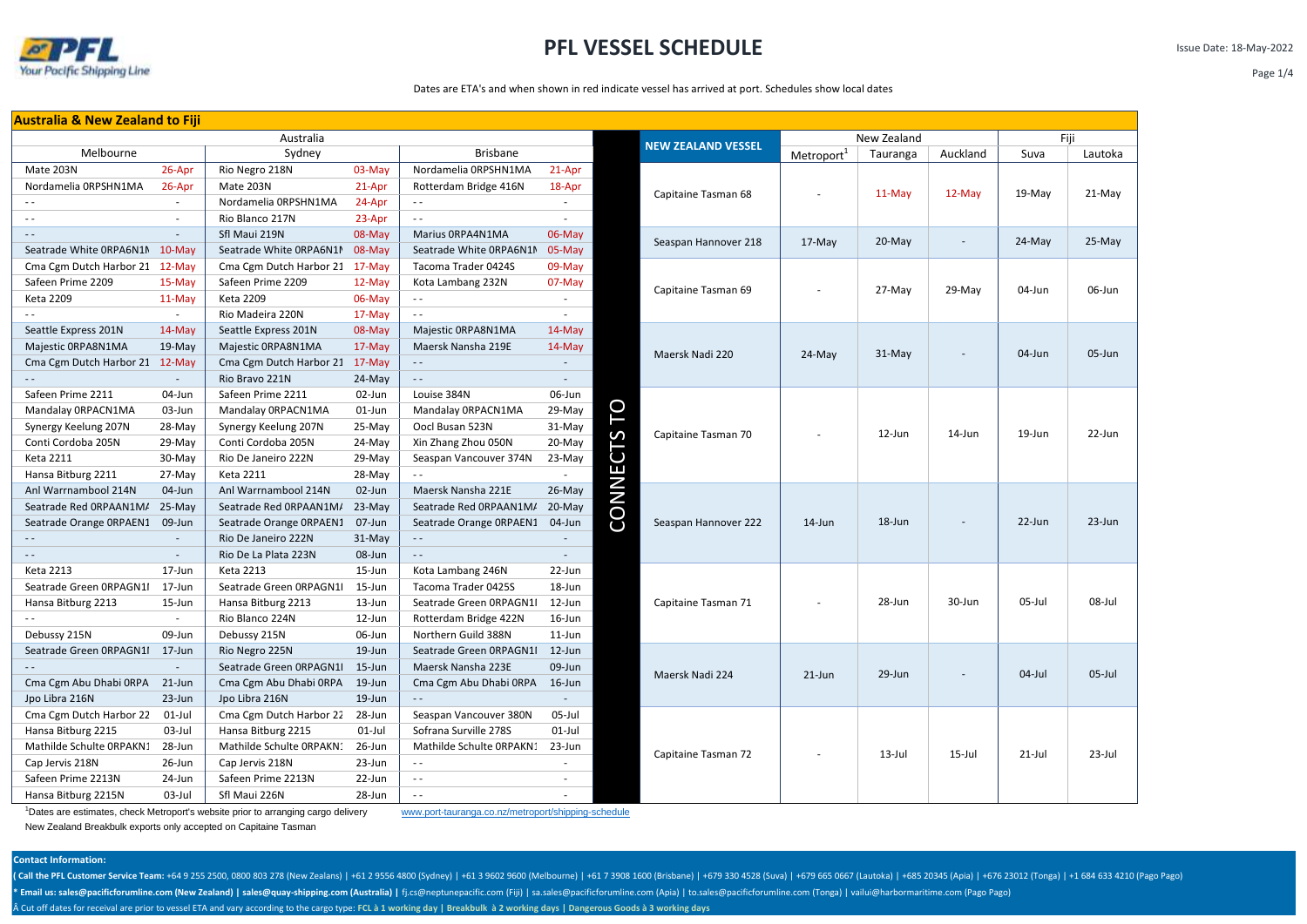

Issue Date: 18-May-2022

Page 2/4

Dates are ETA's and when shown in red indicate vessel has arrived at port. Schedules show local dates

|                             |                                                                                                                     |                                                 | Fiji                                                |                                       |                               |
|-----------------------------|---------------------------------------------------------------------------------------------------------------------|-------------------------------------------------|-----------------------------------------------------|---------------------------------------|-------------------------------|
|                             | Metroport                                                                                                           | Tauranga                                        | Auckland                                            | Suva                                  | Lautoka                       |
|                             |                                                                                                                     |                                                 |                                                     |                                       |                               |
|                             | $12$ -Jul                                                                                                           | $15$ -Jul                                       |                                                     | $20$ -Jul                             | $21$ -Jul                     |
|                             |                                                                                                                     |                                                 |                                                     |                                       |                               |
|                             |                                                                                                                     |                                                 |                                                     |                                       |                               |
|                             |                                                                                                                     |                                                 |                                                     |                                       | $31 -$ Jul                    |
|                             |                                                                                                                     |                                                 |                                                     |                                       |                               |
|                             |                                                                                                                     |                                                 |                                                     |                                       |                               |
|                             |                                                                                                                     |                                                 |                                                     |                                       | 08-Aug                        |
|                             |                                                                                                                     |                                                 |                                                     |                                       |                               |
|                             |                                                                                                                     |                                                 |                                                     |                                       |                               |
|                             |                                                                                                                     |                                                 |                                                     |                                       | $16$ -Aug                     |
|                             |                                                                                                                     |                                                 |                                                     |                                       |                               |
| DТ<br>m<br>Ë<br><b>CONN</b> | <b>NEW ZEALAND VESSEL</b><br>Seaspan Hannover 226<br>Maersk Nadi 228<br>Capitaine Tasman 73<br>Seaspan Hannover 230 | $19$ -Jul<br>$\overline{\phantom{a}}$<br>09-Aug | New Zealand<br>$25 -$ Jul<br>$29$ -Jul<br>$11$ -Aug | $\overline{\phantom{a}}$<br>$31$ -Jul | 30-Jul<br>06-Aug<br>$15-Au$ g |

<sup>1</sup>Dates are estimates, check Metroport's website prior to arranging cargo delivery www.port-tauranga.co.nz/metroport/shipping-schedule

New Zealand Breakbulk exports only accepted on Capitaine Tasman

**Contact Information:**

(Call the PFL Customer Service Team: +64 9 255 2500, 0800 803 278 (New Zealans) | +61 2 9556 4800 (Sydney) | +61 3 9602 9600 (Melbourne) | +61 7 3908 1600 (Brisbane) | +679 330 4528 (Suva) | +679 665 0667 (Lautoka) | +685 \* Email us: sales@pacificforumline.com (New Zealand) | sales@quay-shipping.com (Australia) | fj.cs@neptunepacific.com (Fiji) | sa.sales@pacificforumline.com (Apia) | to.sales@pacificforumline.com (Tonga) | vailui@harbormar Cut off dates for receival are prior to vessel ETA and vary according to the cargo type: **FCL à 1 working day | Breakbulk à 2 working days | Dangerous Goods à 3 working days**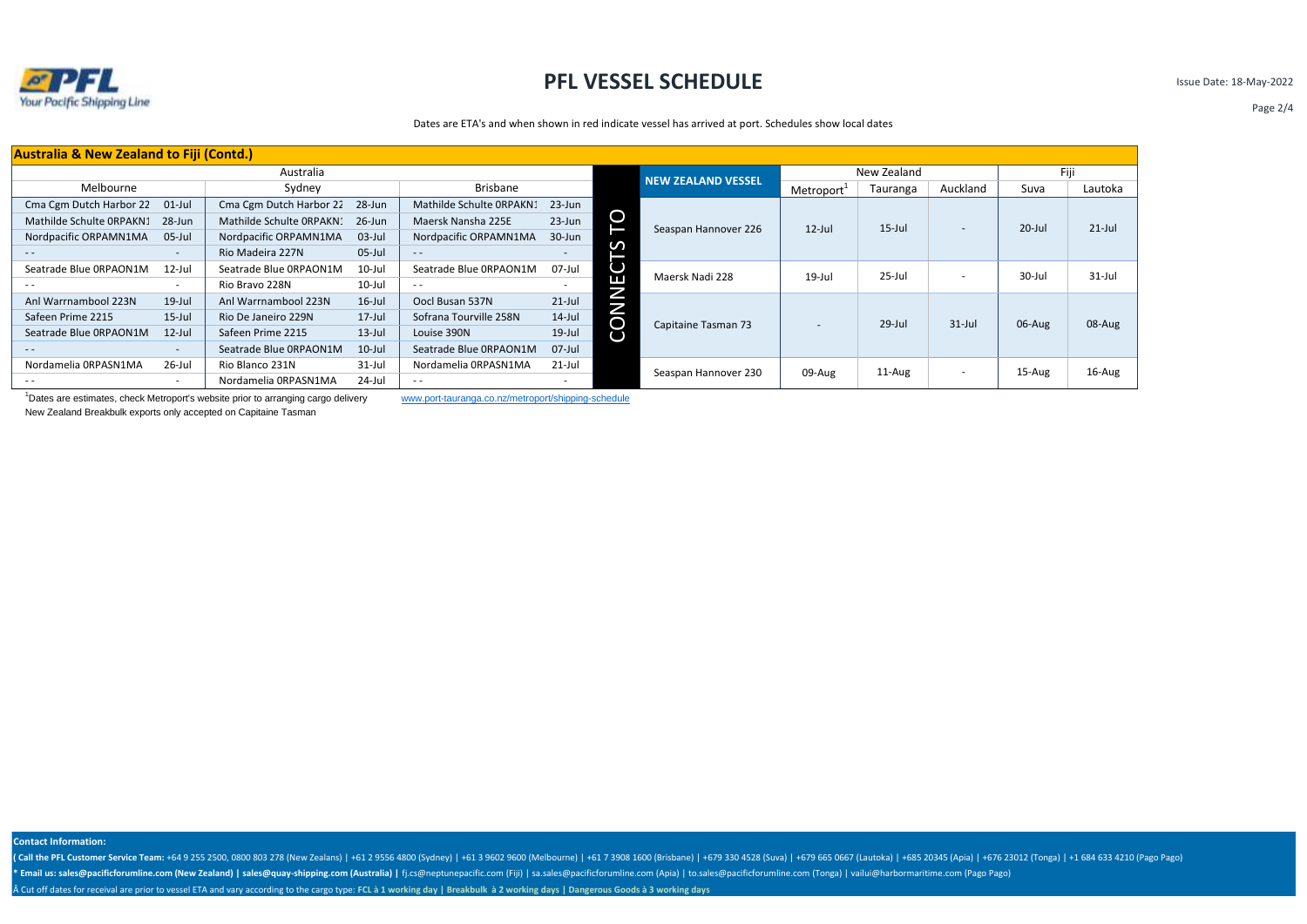

Issue Date: 18-May-2022

Page 3/4

### Dates are ETA's and when shown in red indicate vessel has arrived at port. Schedules show local dates

| <b>Australia &amp; New Zealand to Samoa &amp; American Samoa</b> |                          |                    |                          |                        |           |                           |                   |           |           |            |
|------------------------------------------------------------------|--------------------------|--------------------|--------------------------|------------------------|-----------|---------------------------|-------------------|-----------|-----------|------------|
| Australia                                                        |                          |                    |                          |                        |           | <b>NEW ZEALAND VESSEL</b> | New Zealand       | Samoa     | A. Samoa  |            |
| Melbourne                                                        |                          | Sydney             |                          | <b>Brisbane</b>        |           |                           |                   | Auckland  | Apia      | Pago Pago  |
| Keta 2209                                                        | $11-Mav$                 | Keta 2209          | 06-May                   | Kota Lambang 232N      | 07-May    |                           | Capitaine Kupe 7  | 20-May    | 28-May    | 30-May     |
| Hansa Bitburg 2209                                               | $02-Mav$                 | Hansa Bitburg 2209 | 29-Apr                   | $\sim$ $\sim$          |           |                           |                   |           |           |            |
| <b>Keta 2211</b>                                                 | 30-May                   | <b>Keta 2211</b>   | 28-May                   | Sofrana Surville 277N  | 06-Feb    | O                         |                   |           |           |            |
| Hansa Bitburg 2211                                               | $27-May$                 | Hansa Bitburg 2211 | 25-May                   | Xin Zhang Zhou 050N    | $20$ -May | S                         | Capitaine Kupe 8  | 08-Jun    | $16$ -Jun | $17 - Jun$ |
| $\frac{1}{2}$                                                    | $\overline{\phantom{a}}$ | $ -$               | $\sim$                   | Seaspan Vancouver 374N | $23-May$  | ن                         |                   |           |           |            |
| Hansa Bitburg 2213                                               | 15-Jun                   | Hansa Bitburg 2213 | $13 - Jun$               | Rotterdam Bridge 422N  | $16$ -Jun | Е<br>Z                    | Capitaine Kupe 9  | $26$ -Jun | $02$ -Jul | $04$ -Jul  |
| $\sim$ $\sim$                                                    |                          | $\sim$ $\sim$      | $\overline{\phantom{a}}$ | Northern Guild 388N    | $11$ -Jun |                           |                   |           |           |            |
| Hansa Bitburg 2215                                               | $03$ -Jul                | Hansa Bitburg 2215 | $01$ -Jul                | Seaspan Vancouver 380N | $05$ -Jul | CO                        | Capitaine Kupe 10 | $13$ -Jul | $21$ -Jul | $22$ -Jul  |
| Safeen Prime 2213                                                | 24-Jun                   | Safeen Prime 2213  | $22$ -Jun                | Sofrana Surville 278S  | $01$ -Jul |                           |                   |           |           |            |
| Safeen Prime 2215                                                | 15-Jul                   | Safeen Prime 2215  | 13-Jul                   | Oocl Busan 537N        | $21$ -Jul |                           |                   |           |           |            |
| $\sim$ $\sim$                                                    | $\overline{\phantom{a}}$ | $ -$               | $\sim$                   | Sofrana Tourville 258N | $14$ -Jul |                           | Capitaine Kupe 11 | $31$ -Jul | 08-Aug    | 09-Aug     |
| $\frac{1}{2}$                                                    | $\sim$                   | $ -$               | $\sim$                   | Louise 390N            | $19$ -Jul |                           |                   |           |           |            |

| <b>Australia &amp; New Zealand to Tahiti &amp; Tonga</b> |                          |                    |           |                     |           |        |                           |             |           |            |
|----------------------------------------------------------|--------------------------|--------------------|-----------|---------------------|-----------|--------|---------------------------|-------------|-----------|------------|
| Australia                                                |                          |                    |           |                     |           |        | <b>NEW ZEALAND VESSEL</b> | New Zealand | Tahiti    | Tonga      |
| Melbourne                                                |                          | Sydney             |           | Brisbane            |           | O      |                           | Auckland    | Papeete   | Nuku'Alofa |
| Hansa Bitburg 2207                                       | 05-Apr                   | Hansa Bitburg 2207 | 10-Apr    | Northern Guild 382N | 17-Apr    |        | Capitaine Dampier 186     | 25-Apr      | 09-May    | 19-May     |
| $\sim$ $\sim$                                            | $\overline{\phantom{a}}$ | - -                | ۰         | Louise 378N         | 09-Apr    | S      |                           |             |           |            |
| <b>Keta 2209</b>                                         | 11-May                   | Keta 2209          | $06$ -May | Kota Lambang 232N   | 07-May    | ◡<br>Е | Capitaine Dampier 187     | 23-May      | 09-Jun    | $16$ -Jun  |
| Hansa Bitburg 2209                                       | 02-May                   | Hansa Bitburg 2209 | 29-Apr    | $\frac{1}{2}$       |           | j      |                           |             |           |            |
| Safeen Prime 2211                                        | 04-Jun                   | Safeen Prime 2211  | 02-Jun    | Northern Guild 388N | $11$ -Jun | ◡      | Capitaine Dampier 188     | 20-Jun      | 29-Jun    | 06-Jul     |
| $ -$                                                     | $\overline{\phantom{a}}$ | $ -$               |           | Louise 384N         | 06-Jun    |        |                           |             |           |            |
| Safeen Prime 2213                                        | $24$ -Jun                | Safeen Prime 2213  | $22$ -Jun | $\qquad \qquad -$   |           |        | Capitaine Dampier 189     | $10$ -Jul   | $19$ -Jul | $26$ -Jul  |

**Contact Information:**

(Call the PFL Customer Service Team: +64 9 255 2500, 0800 803 278 (New Zealans) | +61 2 9556 4800 (Sydney) | +61 3 9602 9600 (Melbourne) | +61 7 3908 1600 (Brisbane) | +679 330 4528 (Suva) | +679 665 0667 (Lautoka) | +685 \* Email us: sales@pacificforumline.com (New Zealand) | sales@quay-shipping.com (Australia) | fj.cs@neptunepacific.com (Fiji) | sa.sales@pacificforumline.com (Apia) | to.sales@pacificforumline.com (Tonga) | vailui@harbormar Cut off dates for receival are prior to vessel ETA and vary according to the cargo type: **FCL à 1 working day | Breakbulk à 2 working days | Dangerous Goods à 3 working days**